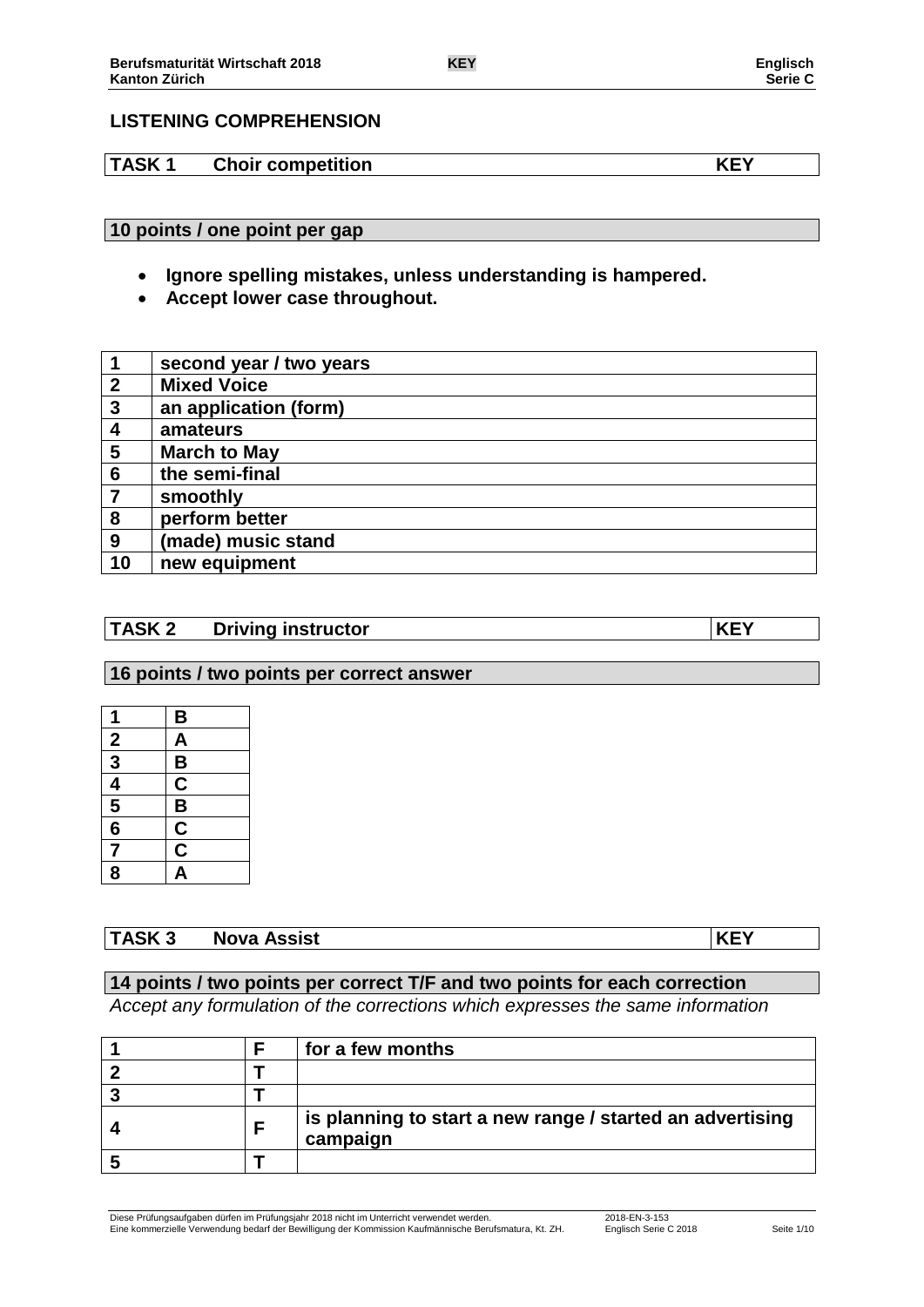# **LISTENING COMPREHENSION**

| <b>TAPESCRIPT 1</b>        | <b>10 POINTS</b>                                                                                                                                                                                                                                                                                                                                                                                                                                                                                                                                                                                                                                                                                                                                                                                                                |
|----------------------------|---------------------------------------------------------------------------------------------------------------------------------------------------------------------------------------------------------------------------------------------------------------------------------------------------------------------------------------------------------------------------------------------------------------------------------------------------------------------------------------------------------------------------------------------------------------------------------------------------------------------------------------------------------------------------------------------------------------------------------------------------------------------------------------------------------------------------------|
|                            | <b>INSTRUCTIONS</b> This part of the examination consists of three different listening<br>comprehension tasks. There will be pauses before and after each task to<br>give you time to read the questions and to check your answers. You will<br>hear each task twice.                                                                                                                                                                                                                                                                                                                                                                                                                                                                                                                                                           |
| <b>TASK1</b>               | <b>Choir competition</b><br>In the first part of the test you will hear part of a radio programme in which<br>someone is talking about the Choir of the Year competition.                                                                                                                                                                                                                                                                                                                                                                                                                                                                                                                                                                                                                                                       |
|                            | As you listen, fill in the gaps 1-10 in the notes below. In some gaps more<br>than one word is necessary for a complete answer.                                                                                                                                                                                                                                                                                                                                                                                                                                                                                                                                                                                                                                                                                                 |
|                            | You now have 90 seconds in which to look at TASK 1.                                                                                                                                                                                                                                                                                                                                                                                                                                                                                                                                                                                                                                                                                                                                                                             |
| (allow 90 sec)<br>Speaker: | <b>Ready?</b><br>Good morning, my name is Kathy Lyle. As the Competition Manager for the<br>Choir of the Year Competition, I am pleased to tell you a bit more about this<br>biennial competition for choirs and groups of singers. It first took place in 1984<br>and they've been running it every <b>second year</b> since then.                                                                                                                                                                                                                                                                                                                                                                                                                                                                                             |
|                            | There are actually four different titles to be won. There's a title for each<br>category, and we've got three categories: Youth Choirs, where the majority of<br>the members are aged 16 or below; Mixed Voice Choirs whose members may<br>have soprano, bass, tenor, any kind of voice; and then we've got the third<br>category which is a Single Voice category, either for men's or women's voices.<br>Then we have the champion of champions. One choir out of the three will be<br>Choir of the Year.                                                                                                                                                                                                                                                                                                                     |
|                            | The closing date is 22 <sup>nd</sup> January so there's still time to get an application in. You<br>don't need to send in a recording or anything like that, just an application form.<br>We then check if the choir meets our requirements, the main one being that we<br>do not admit any professional singers, only <b>amateurs</b> . Provided the choir meets<br>our requirements we'll then give them an audition - a chance to show what they<br>can do. In the audition period that runs from March to May, we go all over the<br>country and, obviously, our primary concern is finding top-quality choral music.<br>We'll be touring the country from March onwards, auditioning the choirs that<br>have applied and narrowing it down to eight choirs in each category for the<br>televised finals at the end of May. |
|                            | For anyone who's worried about TV coverage, that only comes in from the semi-<br>final stage of the competition onwards. All that happens is the choirs go out and<br>do their stuff, and the cameramen move silently and <b>smoothly</b> around them,<br>getting the best shots. And really it adds a little to the occasion, but it doesn't<br>tend to put people off, in fact it usually helps them perform better.                                                                                                                                                                                                                                                                                                                                                                                                          |
| (Monologue 416 words)      | As for prizes, each of the category-winning choirs will receive a very nice,<br>specially made <b>music stand</b> . So every time they look at the conductor in future,<br>they'll be reminded of their success in the competition. In addition to that, the<br>overall winner will receive a further £1000 with which to buy new equipment for<br>the choir. So, there's quite a lot to sing for, and something new for the choir in<br>the future as well.                                                                                                                                                                                                                                                                                                                                                                    |
|                            |                                                                                                                                                                                                                                                                                                                                                                                                                                                                                                                                                                                                                                                                                                                                                                                                                                 |

\_\_\_\_\_\_\_\_\_\_\_\_\_\_\_\_\_\_\_\_\_\_\_\_\_\_\_\_\_\_\_\_\_\_\_\_\_\_\_\_\_\_\_\_\_\_\_\_\_\_\_\_\_\_\_\_\_\_\_\_\_\_\_\_\_\_\_\_\_\_\_\_\_\_\_\_\_\_\_\_\_\_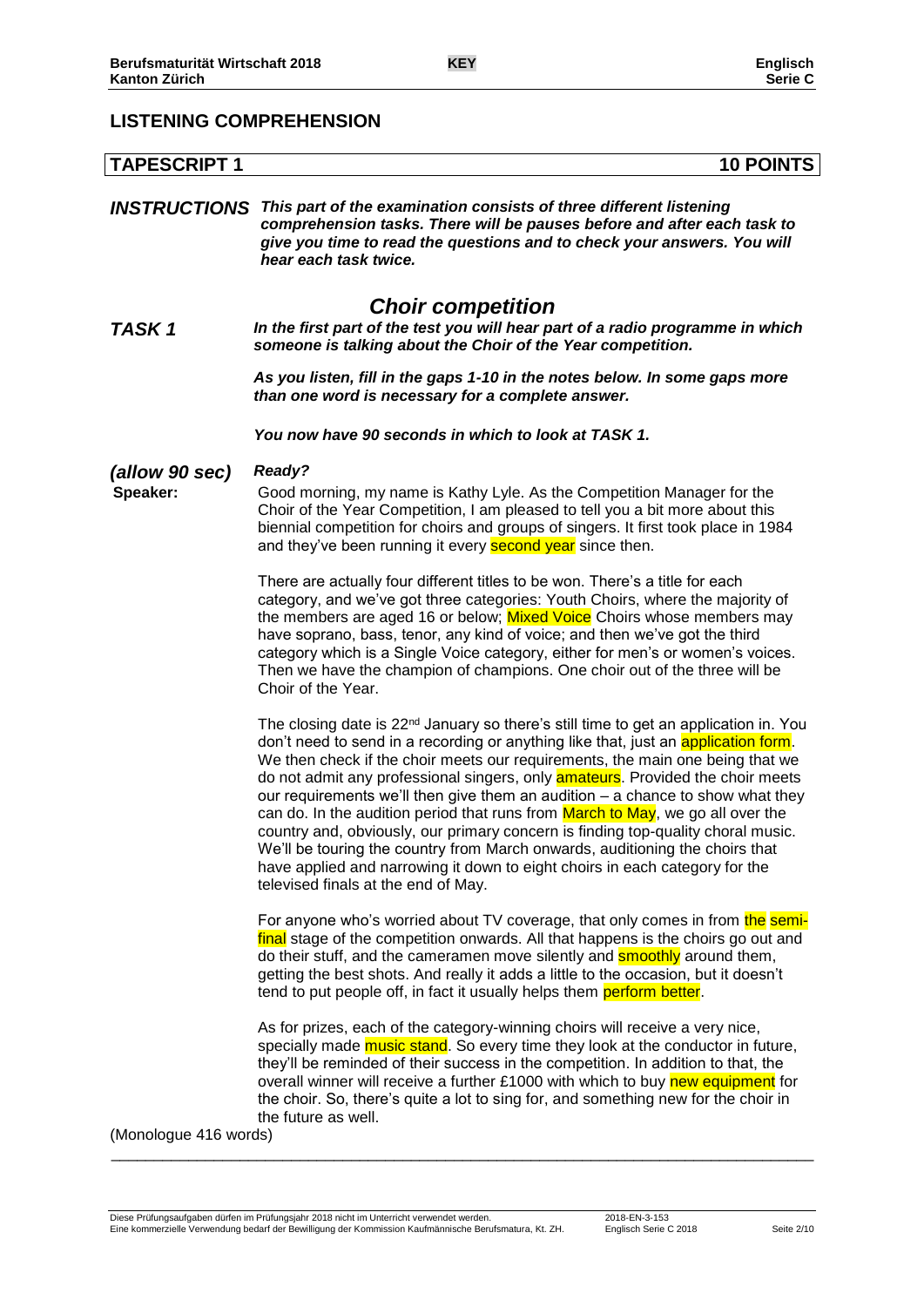| <b>After first listening</b> | Now listen again and check your answers.<br>Ready?                               |  |
|------------------------------|----------------------------------------------------------------------------------|--|
| After second listening       | This is the end of TASK 1.<br>You now have thirty seconds to check your answers. |  |
|                              |                                                                                  |  |
| After 30 seconds             | Now turn to TASK 2.                                                              |  |
| <b>TAPESCRIPT 2</b>          | <b>16 POINTS</b>                                                                 |  |

# *Driving instructor*

| TASK <sub>2</sub>  | <b>Driving instructor</b><br>In the second part of the test you will hear an interview with a driving<br>instructor about his job.                                                                                                                                                                                                                                                                                                                                                                            |
|--------------------|---------------------------------------------------------------------------------------------------------------------------------------------------------------------------------------------------------------------------------------------------------------------------------------------------------------------------------------------------------------------------------------------------------------------------------------------------------------------------------------------------------------|
|                    | For questions 1-10, mark the best answer, A, B, or C.                                                                                                                                                                                                                                                                                                                                                                                                                                                         |
|                    | You now have 90 seconds in which to look at TASK 2.                                                                                                                                                                                                                                                                                                                                                                                                                                                           |
| (allow 90 sec)     | Ready?                                                                                                                                                                                                                                                                                                                                                                                                                                                                                                        |
| <b>Interviewer</b> | We've invited Jeffrey Roberts, a driving instructor with over 20 years' experience<br>to talk to us about learning to drive. Well, Jeffrey, I suppose you must find your<br>job frustrating at times!                                                                                                                                                                                                                                                                                                         |
| <b>Jeffrey</b>     | Not at all. I enjoy it most of the time, but of course, you do get the odd difficult<br>customer. Most people are very impatient to pass the test as quickly as possible<br>in order to keep their expenditure down.                                                                                                                                                                                                                                                                                          |
| <b>Interviewer</b> | Would you say it's expensive to learn to drive these days, then?                                                                                                                                                                                                                                                                                                                                                                                                                                              |
| <b>Jeffrey</b>     | Well, it depends on several things. If you come to a private instructor like me, it's<br>probably going to be a bit less expensive than going to one of the big schools.<br>The thing is, people have usually heard of the big schools and trust their<br>reputation, whereas I tend to rely more on personal recommendations. So, when<br>I started I had to try hard to get customers, but now I'm often fully booked as my<br>prices are quite competitive.                                                |
| <b>Interviewer</b> | Learning to drive is usually regarded as a rather nerve-racking experience for the<br>learner. What do you think?                                                                                                                                                                                                                                                                                                                                                                                             |
| <b>Jeffrey</b>     | Well, it can be! But I try to get my clients to unwind before the lesson. I ask them<br>to sit quietly in the driver's seat for a few moments with their eyes closed. You'd<br>be surprised how it changes some people. They feel much more ready to drive if<br>they've had a few quiet moments.                                                                                                                                                                                                             |
| <b>Interviewer</b> | Yes, I suppose some people are more nervous than others. What would you say<br>makes people most nervous?                                                                                                                                                                                                                                                                                                                                                                                                     |
| <b>Jeffrey</b>     | Hard to say. I think it's mostly the fear of not being able to react fast enough. At<br>first they're trying to master the controls of the car. Then they start worrying<br>about whether they're in the right part of the road and whether they have<br>signaled in time and so on. Usually people master the controls fairly quickly, but<br>they have to think more about what they're doing, and until it feels almost<br>automatic, they still make silly mistakes which occasionally lead to accidents. |
| <b>Interviewer</b> | So how soon can you let a pupil take total control of the car?                                                                                                                                                                                                                                                                                                                                                                                                                                                |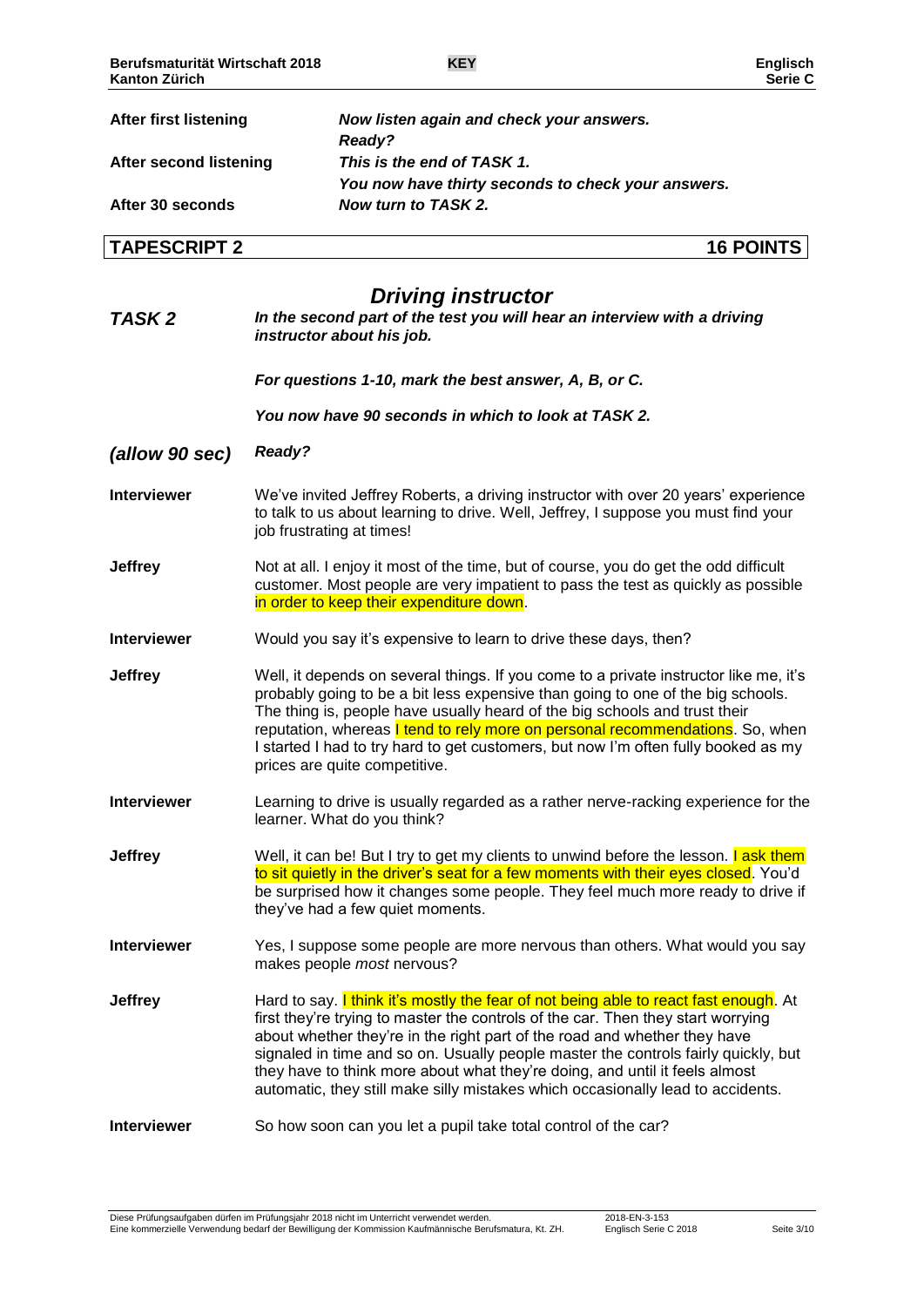| <b>After second listening</b> | This is the end of TASK 2.<br>Now turn to TASK 3.                                                                                                                                                                                                                                                                                                                                                                                                                                                                                                                                                                                                                                            |
|-------------------------------|----------------------------------------------------------------------------------------------------------------------------------------------------------------------------------------------------------------------------------------------------------------------------------------------------------------------------------------------------------------------------------------------------------------------------------------------------------------------------------------------------------------------------------------------------------------------------------------------------------------------------------------------------------------------------------------------|
| <b>After first listening</b>  | Now listen again and check your answers.<br>Ready?                                                                                                                                                                                                                                                                                                                                                                                                                                                                                                                                                                                                                                           |
| (Dialogue 694 words)          |                                                                                                                                                                                                                                                                                                                                                                                                                                                                                                                                                                                                                                                                                              |
| <b>Interviewer</b>            | Well, I'm sure Jeffrey's pupils are getting value for money. Thank you for talking<br>to us, Jeffrey – and good luck to all you listeners who are about to take your<br>driving test.                                                                                                                                                                                                                                                                                                                                                                                                                                                                                                        |
| <b>Jeffrey</b>                | That's right. Driving is getting more demanding all the time, so we must make<br>sure people learn efficiently in the first place, and give them value for money.                                                                                                                                                                                                                                                                                                                                                                                                                                                                                                                            |
| <b>Interviewer</b>            | Yes. And with the volume of cars on the road today, quick reactions are essential<br>too.                                                                                                                                                                                                                                                                                                                                                                                                                                                                                                                                                                                                    |
| Jeffrey                       | It depends if you mean academic ability or practical good sense. I'd say that<br>practical good sense, alertness and confidence are more important, but you also<br>need a reasonable memory as you have to get through the part of the test where<br>you recognize signs and symbols. And of course you need to know them when<br>you're a driver out there on your own.                                                                                                                                                                                                                                                                                                                    |
| <b>Interviewer</b>            | Do you think <i>intelligence</i> has anything to do with it?                                                                                                                                                                                                                                                                                                                                                                                                                                                                                                                                                                                                                                 |
| <b>Jeffrey</b>                | You're asking me to commit myself here, aren't you? Well, first of all, let me say I<br>have no evidence to suggest that either men or women are better drivers. What I<br>would say, though, is that a certain level of confidence is necessary, a belief that<br>you can and will succeed. But it is also dangerous to be over-confident and you<br>can end up making wrong decisions. I'm afraid some young people are over-<br>enthusiastic and start by driving too fast and taking risks. Now I have to warn<br>them that this approach is not going to make them into a good driver. What I like<br>to see is someone who is prepared to take time and patience to develop the skill. |
| <b>Interviewer</b>            | What kind of person makes a good driver then?                                                                                                                                                                                                                                                                                                                                                                                                                                                                                                                                                                                                                                                |
| <b>Jeffrey</b>                | It differs from one person to another, of course, but generally speaking I allow<br>them to drive without dual control when I'm certain they can use the gears<br>correctly, stop in an emergency and have reasonable awareness of other road-<br>users.                                                                                                                                                                                                                                                                                                                                                                                                                                     |

# **TAPESCRIPT 3 14 POINTS**

## *Nova Assist*

*TASK 3 In the third part of the test you will hear a woman talking about the best ways to get financial support for a new business.*

> *For questions 1-5, decide whether the statements are true or false. Correct the false ones, using up to five key words.*

*You now have 30 seconds in which to look at TASK 3.*

*(allow 30 sec) Ready?*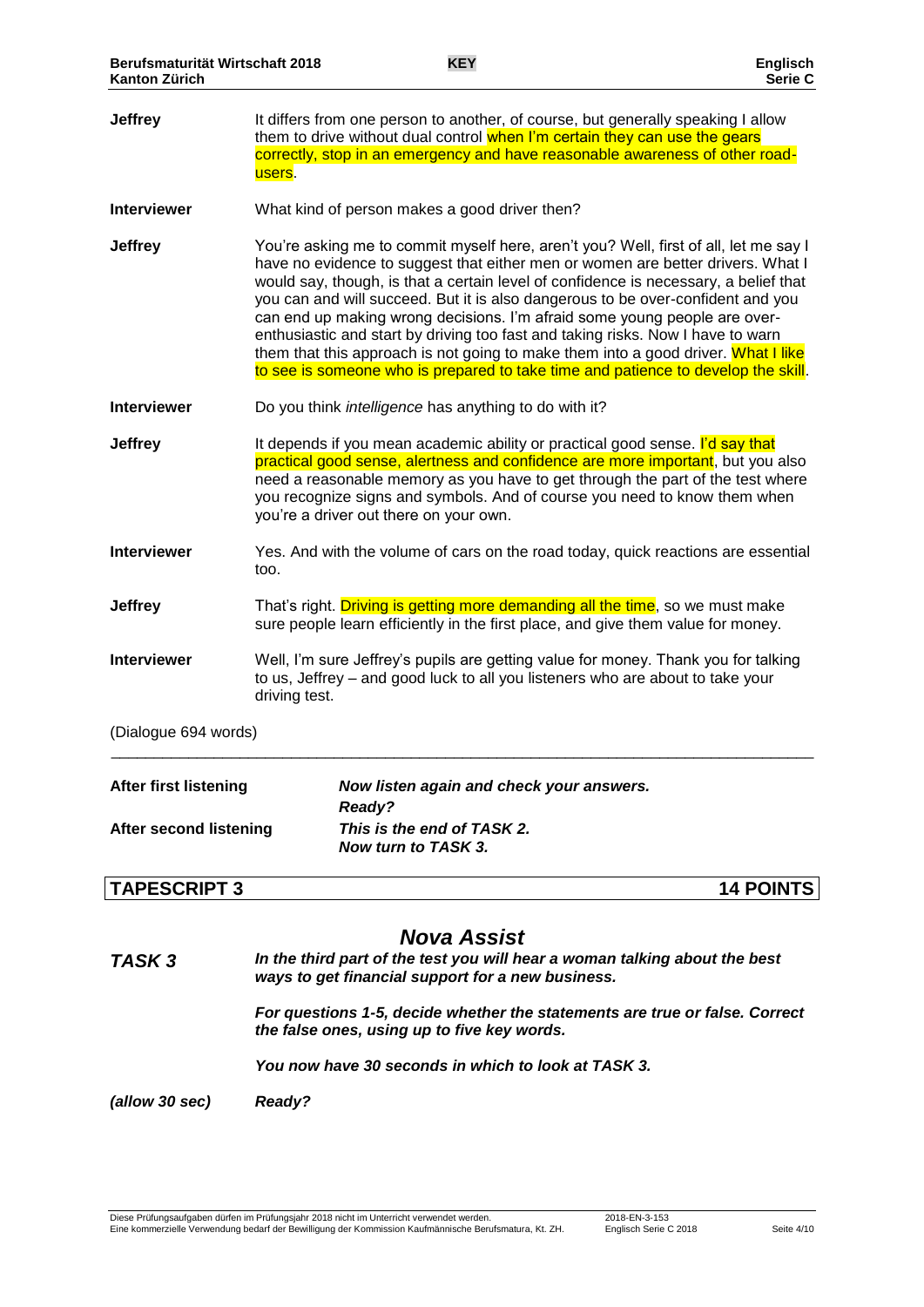| <b>Speaker</b>               | My name's Jessica Martin and I run my own company. I'm here to explain to you<br>a bit about Nova Assist and what they may be able to do for your company. As<br>you know, it's not easy to persuade someone to give you a million pounds but it's<br>not impossible either. Two years ago when my business was only a few months<br>old I decided it needed to expand rapidly. I had been surviving on cash handouts<br>from friends and family ever since deciding I wanted to go into business six years<br>ago when I was studying financial planning at university. I already understood<br>that it wasn't much good going to see my bank manager for the sort of money I<br>needed and it wasn't possible to ask my family for that sort of money, either. |
|------------------------------|------------------------------------------------------------------------------------------------------------------------------------------------------------------------------------------------------------------------------------------------------------------------------------------------------------------------------------------------------------------------------------------------------------------------------------------------------------------------------------------------------------------------------------------------------------------------------------------------------------------------------------------------------------------------------------------------------------------------------------------------------------------|
|                              | As part of my course, I had heard about Nova Assist and I knew they would be<br>my best bet. These groups of wealthy individuals get a stake in a new company<br>in return for an unsecured cash injection. I also hadn't had much experience in<br>management and I wanted to be able to benefit from their experience, which is<br>part of the deal. My family, on the other hand, were rather worried because they<br>hadn't heard of them and thought I should go to someone with a good reputation.<br>It was hard work to reassure them, I can tell you!                                                                                                                                                                                                   |
|                              | Competition for investment from Nova Assist is very stiff but I gave it all I could. I<br>spent six months preparing the bid which involved doing everything from market<br>surveys to stress tests. I had to keep the business running while putting a great<br>deal of energy into <b>preparing the all-important business plan</b> . It's the quality of<br>this which really decides whether you get the funds or not.                                                                                                                                                                                                                                                                                                                                       |
|                              | Then last year I was invited to an open day where I had to answer questions<br>about my business. That was really stressful! Much more than any exam I had to<br>take at university. But it all paid off. I was offered one point one million pounds<br>worth of funds and two of their investors came onto the board. It was more than I<br>could have ever hoped for. The cash has allowed me to achieve my goals fast.<br>l've already decided I'm going to open another shop next year and in the<br>meantime I'm planning a new range of products based on the results of the<br>advertising campaign I started as soon as I received the cash. It's all very<br>exciting.                                                                                  |
|                              | So I'm very grateful to Nova Assist for giving me the chance but I'm also aware<br>that I was in a good position to offer them an investment opportunity even though<br>I am a new company. It didn't matter that I was lacking expertise in some areas.<br>That's been put right by having their two representatives on board. Of course<br>they are going to have a share of the profits when the time comes but that is<br>what you have to accept as part of the deal.                                                                                                                                                                                                                                                                                       |
| (Monologue 513 words)        |                                                                                                                                                                                                                                                                                                                                                                                                                                                                                                                                                                                                                                                                                                                                                                  |
| <b>After first listening</b> | Now listen again and check your answers.<br>Ready?                                                                                                                                                                                                                                                                                                                                                                                                                                                                                                                                                                                                                                                                                                               |
| After second listening       | This is the end of TASK 3.<br>You now have two minutes to check your answers.                                                                                                                                                                                                                                                                                                                                                                                                                                                                                                                                                                                                                                                                                    |

**After 2 minutes** *This is the end of the listening comprehension test. Stop writing and hand in your papers.*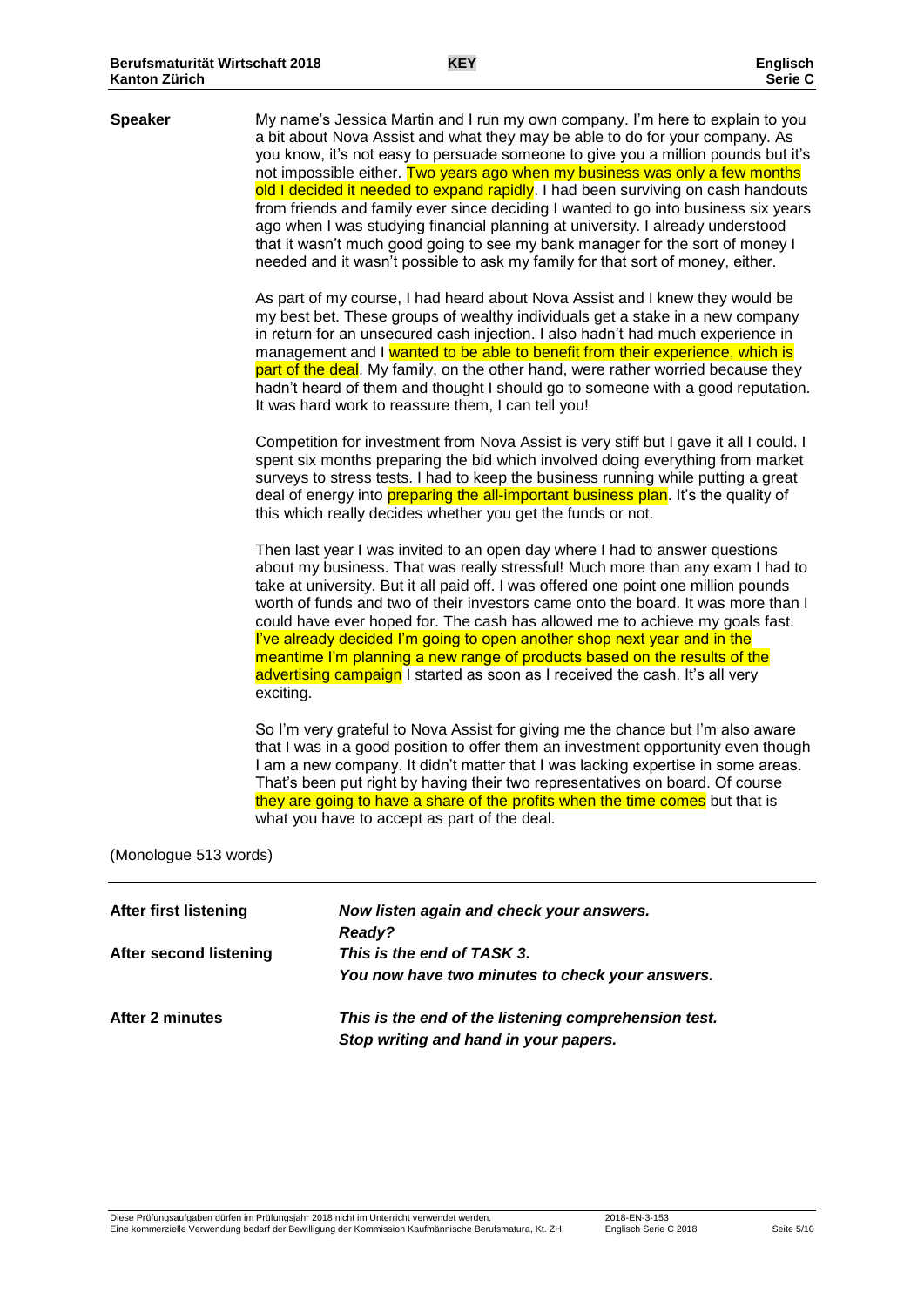**READING COMPREHENSION KEY**

**TASK 1 14 POINTS**

### **Globalisation**

| $\overline{1}$ | C | often required to work 16 hours a day                                                                                      |
|----------------|---|----------------------------------------------------------------------------------------------------------------------------|
| 2              | A | Also, many more people can have well-paid jobs [] better standard of living.                                               |
| 3              | D | It shows that we can win the globalisation game right here in Europe.                                                      |
| $\overline{4}$ | в | One day, we had our jobs [] Two months later we were made redundant.                                                       |
| 5              | C | We are often required to work 16 hours a day $\ldots$ work through the night $\lceil \ldots \rceil$ We are<br>just slaves. |
| 6              | Е | Many countries are forced to borrow money  who in turn use their resources and<br>exploit their people.                    |
| $\overline{7}$ | A | We support a team in Houston.                                                                                              |
| 8              | C | People get ill because working conditions are inadequate                                                                   |
| 9              | A | we have good English and IT skills and data transmission is very cheap.                                                    |
| 10             | в | They say globalisation puts cheap goods in the shops                                                                       |
| 11             | E | This is why the middle class people feel wealthy                                                                           |
| 12             | В | If I could just get my job back, I'd give up cheap good tomorrow.                                                          |
| 13             | D | The Mini isn't cheap [] it's beautifully made with cutting-edge technology                                                 |
| 14             | A | are now returning home to set up local IT companies.                                                                       |

**TASK 2 16 POINTS**

# **To Kill a Mockingbird**

| 15 |   | The heat and dust in paragraph one gives the impression of lethargy.                                                         |
|----|---|------------------------------------------------------------------------------------------------------------------------------|
| 16 | A | People ambled across the square, shuffled in and out of shops, nowhere to go, nothing<br>to buy and no money to buy it with. |
| 17 | C | Maycomb county had been told that it had nothing to fear but fear itself.                                                    |
| 18 | в | Paragraph 4 gives the reader the impression that Calpurnia was more of a mother to<br>the children.                          |
| 19 | в | …died from a sudden heart attack.                                                                                            |
| 20 | A | The summertime boundaries.                                                                                                   |
| 21 | C | mere description of whom was enough to make us behave for days on end.                                                       |
| 22 | в | Surprised.                                                                                                                   |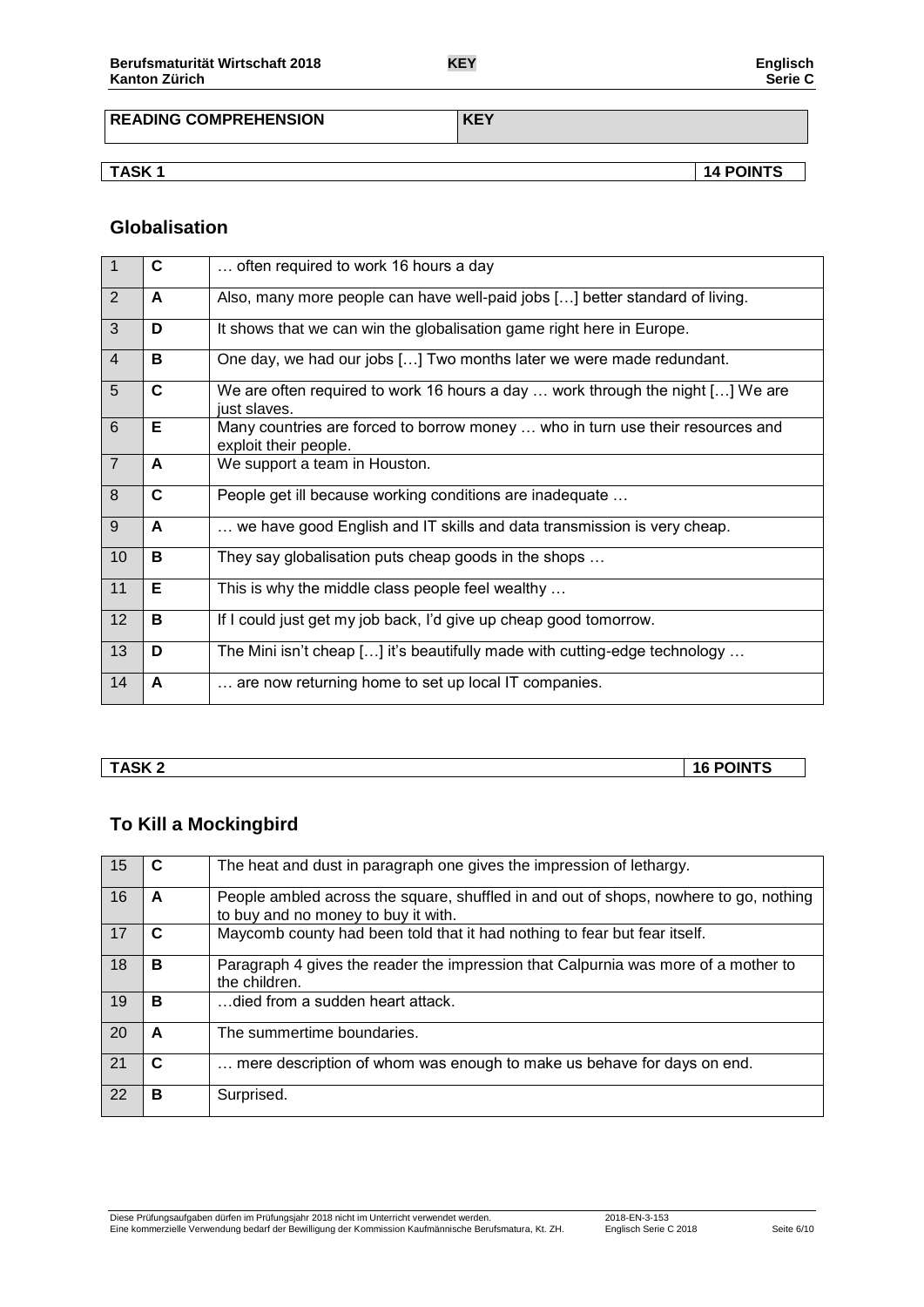| TASK 1 (Long or short forms are accepted. Verb forms must be spelled correctly!) | <b>10 POINTS</b> |
|----------------------------------------------------------------------------------|------------------|
|                                                                                  | (1 point each)   |

- 1) had written / wrote
- 2) had been reading / had read
- 3) felt
- 4) has been practising
- 5) lies / is lying
- 6) didn't know / hadn't known
- 7) has ever come
- 8) will post / am going to post / am posting
- 9) will have read
- 10) will be blown away

| TASK 2 (Spelling has to be correct. The answers are either right or wrong.) | $\vert$ 12 POINTS |
|-----------------------------------------------------------------------------|-------------------|
|                                                                             | (1 point each)    |

- 1) to prevent passengers from getting
- 2) must be at home as
- 3) they are being given
- 4) would rather you did not
- 5) had been shopping the previous / had gone shopping the previous
- 6) worst book I have ever
- 7) instead of worrying
- 8) wishes he had not worn
- 9) in spite of (her) having
- 10) If only we had told
- 11) It is time you started
- 12) there was no need for

| TASK <sub>3</sub> | <b>POINTS</b> |
|-------------------|---------------|
|                   | point each.   |

- 1. discussion
- 2. politicians
- 3. journalists
- 4. disbelief
- 5. powerful
- 6. unconvincing
- 7. communicators
- 8. particularly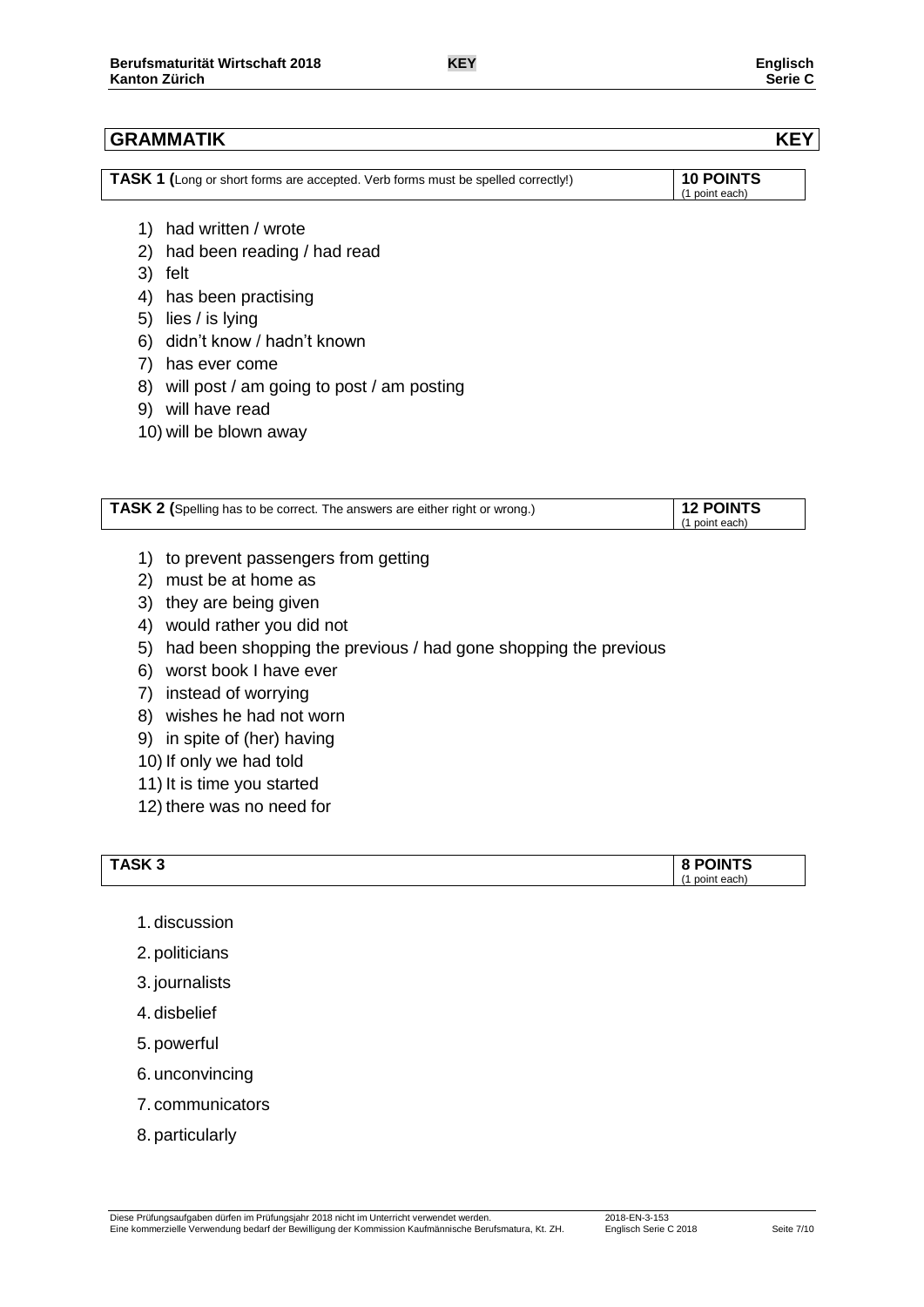## **BMP WRITING TASK 2018**

| Candidate Name: | Candidate Number: |  |
|-----------------|-------------------|--|
|                 |                   |  |

|                | <b>CRITERIA (marked on a basis of 0 - 10 points)</b> | <b>Maximum points</b><br>10 each |  |  |
|----------------|------------------------------------------------------|----------------------------------|--|--|
|                |                                                      |                                  |  |  |
| 1              | Content                                              |                                  |  |  |
| $\overline{2}$ | Style, Conventions; Paragraphing & Cohesion          |                                  |  |  |
| 3              | Vocabulary: range, accuracy                          |                                  |  |  |
| 4              | Grammar: range, accuracy                             |                                  |  |  |
|                |                                                      |                                  |  |  |
| $1 - 4$        | Total (max 40 points)                                |                                  |  |  |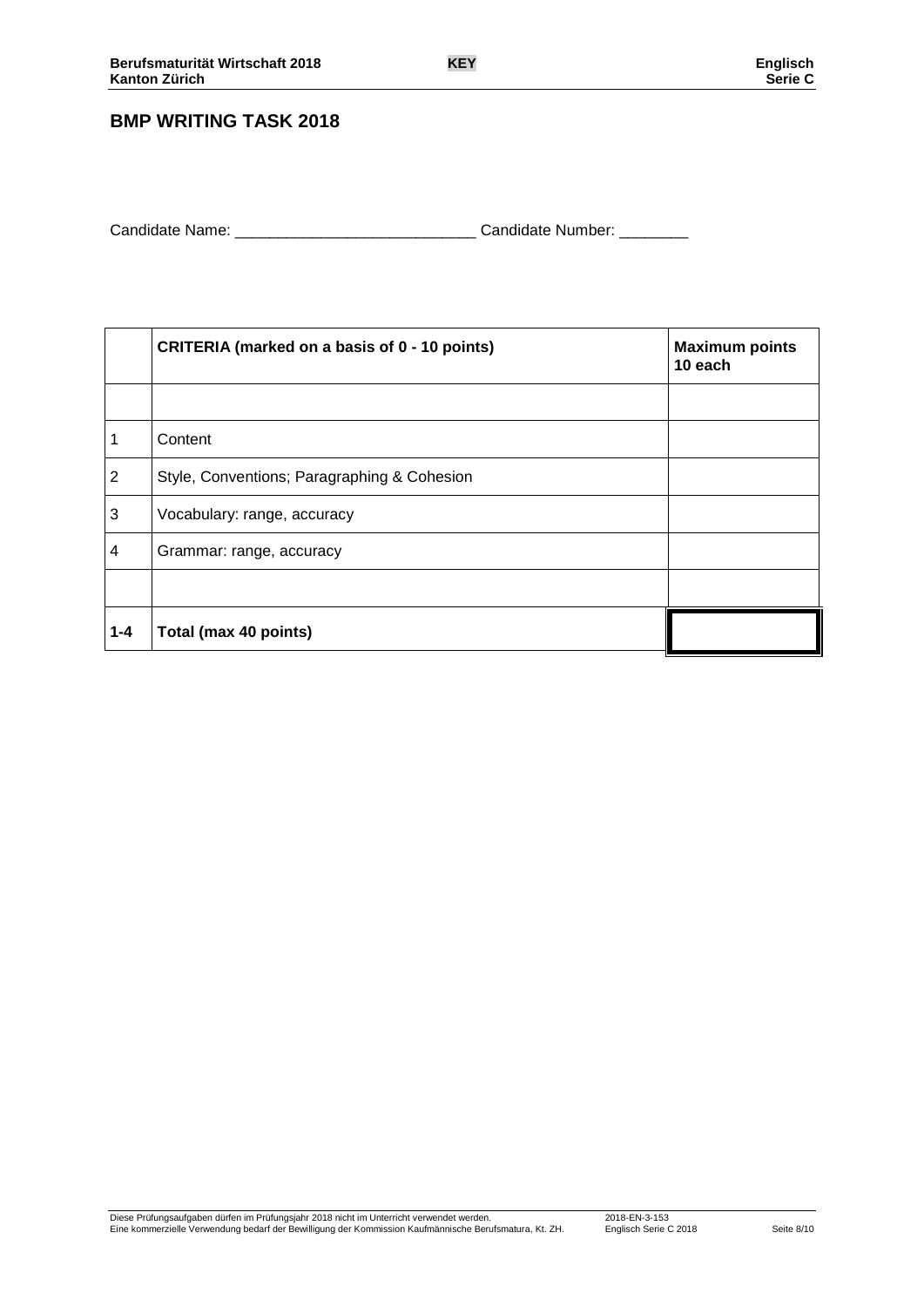# **BMP WRITING TASK 2018**

### **Suggested Marking Scheme**

|         | <b>CRITERIA</b> (marked on a basis of 0-6 points) | <b>Points</b> |
|---------|---------------------------------------------------|---------------|
|         |                                                   |               |
|         | Content                                           | $0 - 10$      |
| 2       | Style, Conventions *; Paragraphing, Cohesion **   | $0 - 10$      |
| 3       | Vocabulary: range, accuracy                       | $0 - 10$      |
|         | Grammar: range, accuracy                          | $0 - 10$      |
|         |                                                   |               |
| $1 - 4$ | Grand total (max)                                 | 40            |

Four aspects of a student's writing are looked at:

- 1) **Content** focuses on how well a student has answered a given task:
	- Have all the relevant content points been given based on the task?
	- Is the target reader fully informed?
	- Have additional details been given to make the task sound realistic?
- 2) Using the **conventions\*** of the communicative task effectively to hold the target reader's attention. **Cohesion\*\*** is enhanced by text logic, organisation into clear paragraphs, and appropriately

used linking devices, reference words (e.g. relative pronouns) and punctuation.

- 3) Using a wide range of **vocabulary** appropriately. The focus is, therefore, on range as well as accuracy.
- 4) Using a range of simple and complex **grammatical forms** with control and flexibility. The focus is on both range and accuracy.

### \*for an **EMAIL/LETTER** that would mean

- appropriate opening and closing (Dear ... / Yours ... / first & final sentences)
- effectively communicating ideas / thoughts

### \*for an **ESSAY** that would mean

- introduction (*outlining main arguments*) and conclusion (*expressing own opinion*)
- clear development of argument (*content + cohesion*)
- providing details in support of argument

### \*for a **REPORT** that would mean

- clearly organised (*introduction - stating the aim, main points, conclusion - making recommendations*)
- formatted into clear sections with section headings

### \*for a **REVIEW** that would mean

- clearly organised (*introduction - stating the aim / description of the event, main points (likes and/or dislikes), conclusion - making recommendations*)
- formatted into clear sections